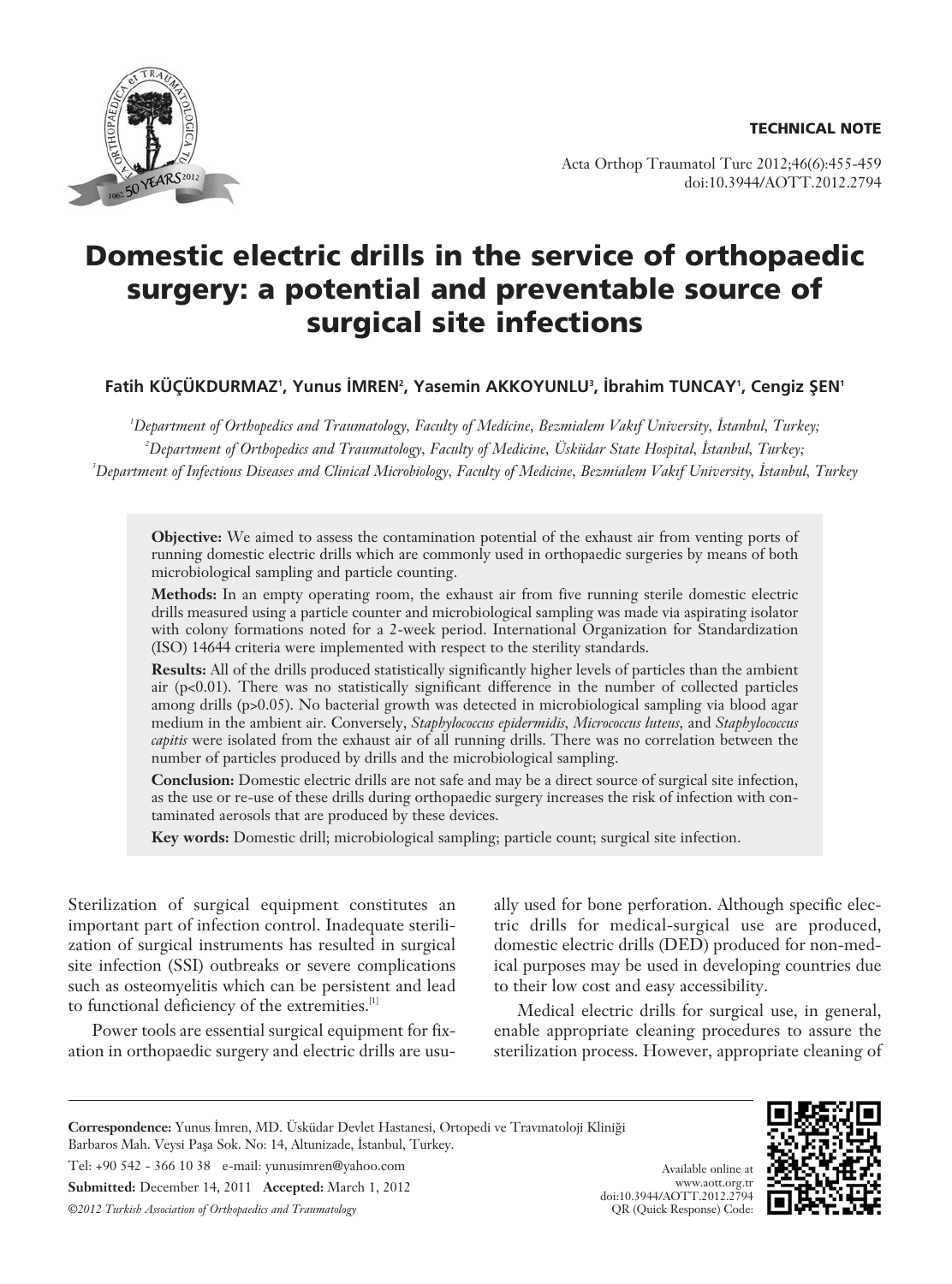

Fig. 1. Inner parts of electric drills. [Color figure can be viewed in the online issue, which is available at www.aott.org.tr]

the internal parts of domestic drills is not possible due to the impossibility of soaking the equipment into a detergent solution or washing their inner parts (Fig. 1). Only the external surface of the DED can be cleaned.<sup>[2]</sup> DEDs have venting ports on their bodies which discharge exhaust air from around the surgical site during surgery. Therefore, when a DED is activated during surgery, contaminated aerosols and particles are discharged from the venting ports. With the drill's proximity to the wound and surgeons' hands, the nearby surgical fields which should remain clean may be contaminated.

There are only few studies addressing the use of DEDs in orthopaedic surgeries. However, surprisingly, none of these studies identify their use as a risk factor for SSI.<sup>[2,3]</sup> Although these studies could not demonstrate their infectious potential, they do not recommend the use of DEDs in orthopedic surgeries.

The aim of this study was to evaluate the contamination potential of the exhaust air from venting ports of running DED through microbiological sampling and particle counting.

## **Materials and methods**

Five DEDs (Bosch RT-2P; Robert Bosch GmbH, Stuttgart, Germany) (Fig. 2) with venting ports which were previously used and sterilized with ethylene oxide (EtO) were included in this randomized, experimental study. The experiment was carried out on a standard surgical table with a sterile table cover. Sampling were performed using a portable airborne particle counter (PAPC 3400 Series, Hach Ultra Analytics<sup>®</sup> 2005; Hach Company, Loveland, OH, USA) for one minute in the empty operating room (OR) at a distance of 10 cm from the venting ports of the running DEDs (Fig. 3). These measurements were repeated in the same setting 5 times sequentially with one minute break between each measurement. Particles were automatically recorded quantitatively by a PAPC device. Subsequently, microbiological sampling was made using a blood agar containing petri dish for 5 minutes via an aspirating isolator (DUO-SAS-360 Isolator; VWR International PBI Srl, Milan, Italy) device, again in the empty OR at a distance of 10 cm from the running ports (Fig. 4). Properly marked blood agar plates were incubated in a microbiological heater for culture (Orion® , Model 502; Fanem, São Paulo, Brazil) for 96 hours at a temperature of 37ºC.



**Fig. 2.** DED used in our study. [Color figure can be viewed in the online issue, which is available at www.aott.org.tr]

**Fig. 3.** Particle counting from the venting ports of the electric drill. [Color figure can be viewed in the online issue, which is available at www.aott.org.tr]

**Fig. 4.** Microbiological sampling from the venting ports of the electric drill. [Color figure can be viewed in the online issue, which is available at www.aott.org.tr]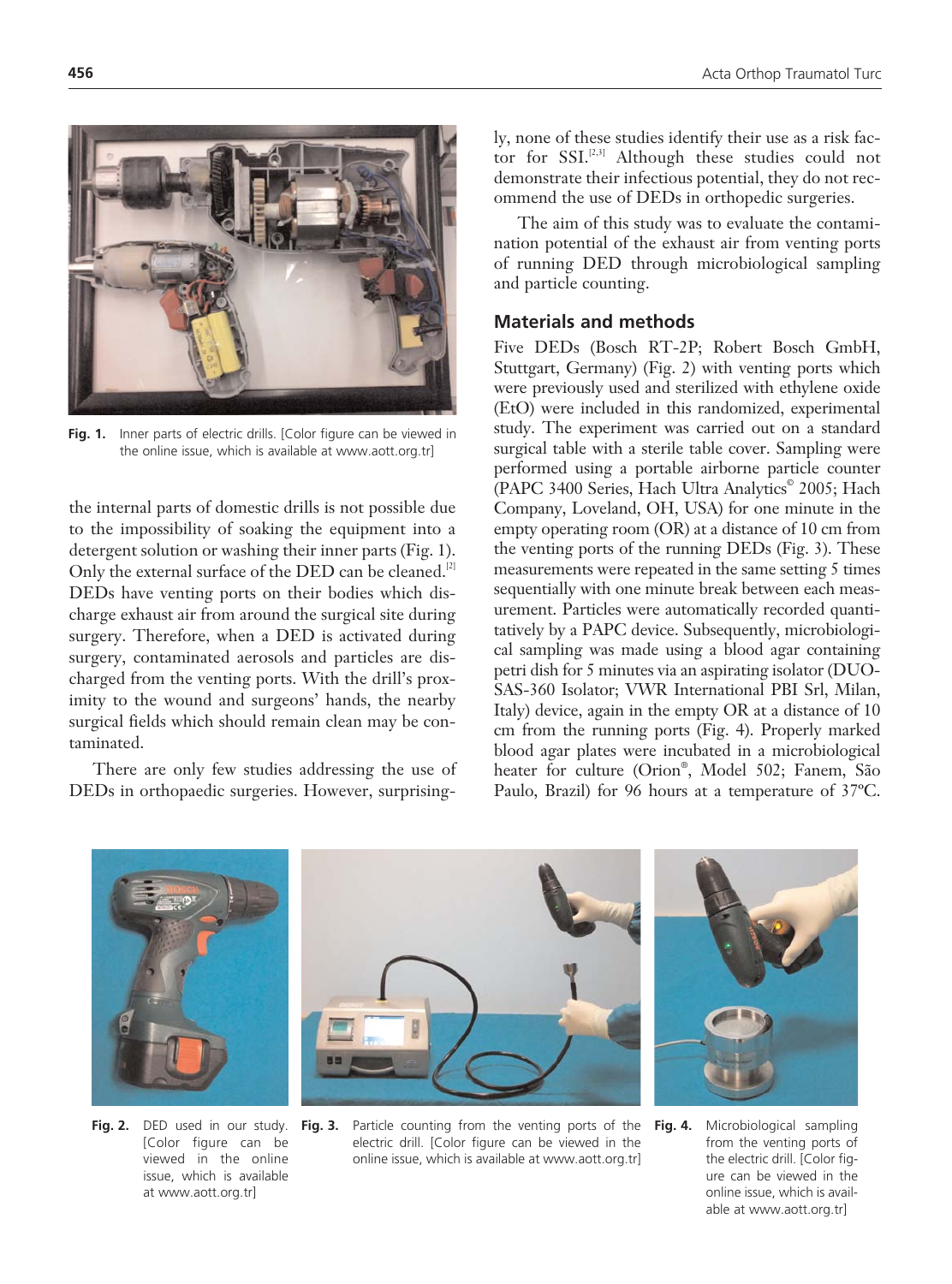| Classification   | <b>Maximum concentration limits for particles</b><br>equal to and larger than 0.5 um<br>(particle/m <sup>3</sup> of air) in size |
|------------------|----------------------------------------------------------------------------------------------------------------------------------|
| ISO 1            |                                                                                                                                  |
| ISO <sub>2</sub> | 4                                                                                                                                |
| ISO <sub>3</sub> | 35                                                                                                                               |
| ISO 4            | 352                                                                                                                              |
| ISO <sub>5</sub> | 2,520                                                                                                                            |
| ISO 6            | 35,200                                                                                                                           |
| ISO 7            | 352,000                                                                                                                          |
| ISO 8            | 3,520,000                                                                                                                        |
| ISO 9            | 35,200,000                                                                                                                       |

Table 1. Clean room standards according to ISO 14644 criteria.

Colony formations were followed up for two weeks with daily observation for growth and gram stain was performed if necessary. International Organization for Standardization (ISO) 14644 criteria were implemented with respect to the sterility standards (Table 1).

The Kruskal-Wallis test was used for the comparison of particle values measured in the running DEDs and ambient air. The post-hoc Dunn test was used for comparison between DEDs. The association between particle values and growing colony count was evaluated using the Spearman's rank correlation coefficient.

#### **Results**

The median values of particles collected from venting ports of DEDs and ambient air in the OR was 433,962 (range: 313,201 to 546,177) and 75,877 (range: 73,423 to 85,020), respectively (Table 2). All DEDs produced statistically significantly higher levels of particles than the ambient air ( $p<0.01$ ). There was no statistically significant difference in number of collected particles among drills (p>0.05). No bacterial growth was detected in the microbiological sampling via blood agar medium in the ambient air. In contrast, *Staphylococcus epidermidis, Micrococcus luteus,* and *Staphylococcus capitis* were isolated from the collected air from venting ports of all running DEDs in the microbiological sampling (Table 3). There was no correlation between the number of particles produced by the DEDs and the microbiological sampling.

#### **Discussion**

Domestic electric drills are frequently used in developing countries for orthopaedic surgeries.<sup>[2,4]</sup> These DEDs have venting ports to discharge the air from inside the motor. Due to the impossibility of internal cleaning, these drills have raised suspicion of contamination of the surgical field. Very limited studies have been performed to identify the risks of DEDs on SSIs and none of these studies have been able to demonstrate their potential risk to trigger SSIs.

Infection complicates up to 5% of clean procedures and 30% of clean contaminated procedures and leads to significant increases in length of stay, cost of care, need for physician visits after surgery, readmissions, intensive care unit admissions, subsequent surgeries, and long-term surgical site complications and enhances the adjusted risk of death by 1.6 times.<sup>[1,5]</sup> To reduce prolonged morbidity and aforementioned healthcare costs associated with these infections, airborne bacteria and other sources of contamination

**Table 2.** Quantitative analysis of particles (0.5  $\mu$ m/min) counted from venting ports of DEDs.

| Instance       | DED <sub>1</sub> | DED <sub>2</sub> | DED <sub>3</sub> | DED <sub>4</sub> | DED <sub>5</sub> | <b>OR</b> |
|----------------|------------------|------------------|------------------|------------------|------------------|-----------|
| 1'             | 702,063          | 546.177          | 128.614          | 582.881          | 132.297          | 85,020    |
| 2'             | 608.239          | 387.502          | 189.745          | 383,812          | 76.451           | 77.388    |
| 3'             | 410.644          | 349.552          | 102.093          | 433.962          | 96.240           | 75,877    |
| $\mathcal{A}'$ | 489.949          | 467,102          | 166.205          | 485.951          | 101.965          | 73,423    |
| 5'             | 313,201          | 457304           | 98,720           | 386,954          | 80.011           | 74,012    |

**Table 3.** Microbiological sampling of exhaust air from venting ports of DED's with colony counts (CFU/m3 ) in blood agar medium.

| <b>Microorganism</b>       | DED <sub>1</sub> | DED <sub>2</sub> | DED <sub>3</sub> | DED <sub>4</sub> | DED <sub>5</sub> | <b>OR</b> |
|----------------------------|------------------|------------------|------------------|------------------|------------------|-----------|
| Staphylococcus epidermidis | 43               | 73               | 70               | 32               | 60               |           |
| Micrococcus luteus         | 50               | 50               | 50               | 40               | 37               |           |
| Staphylococcus capitis     | 40               | 37               | 53               | 50               | 57               |           |
| Total                      | 133              | 160              | 173              | 122              | 154              |           |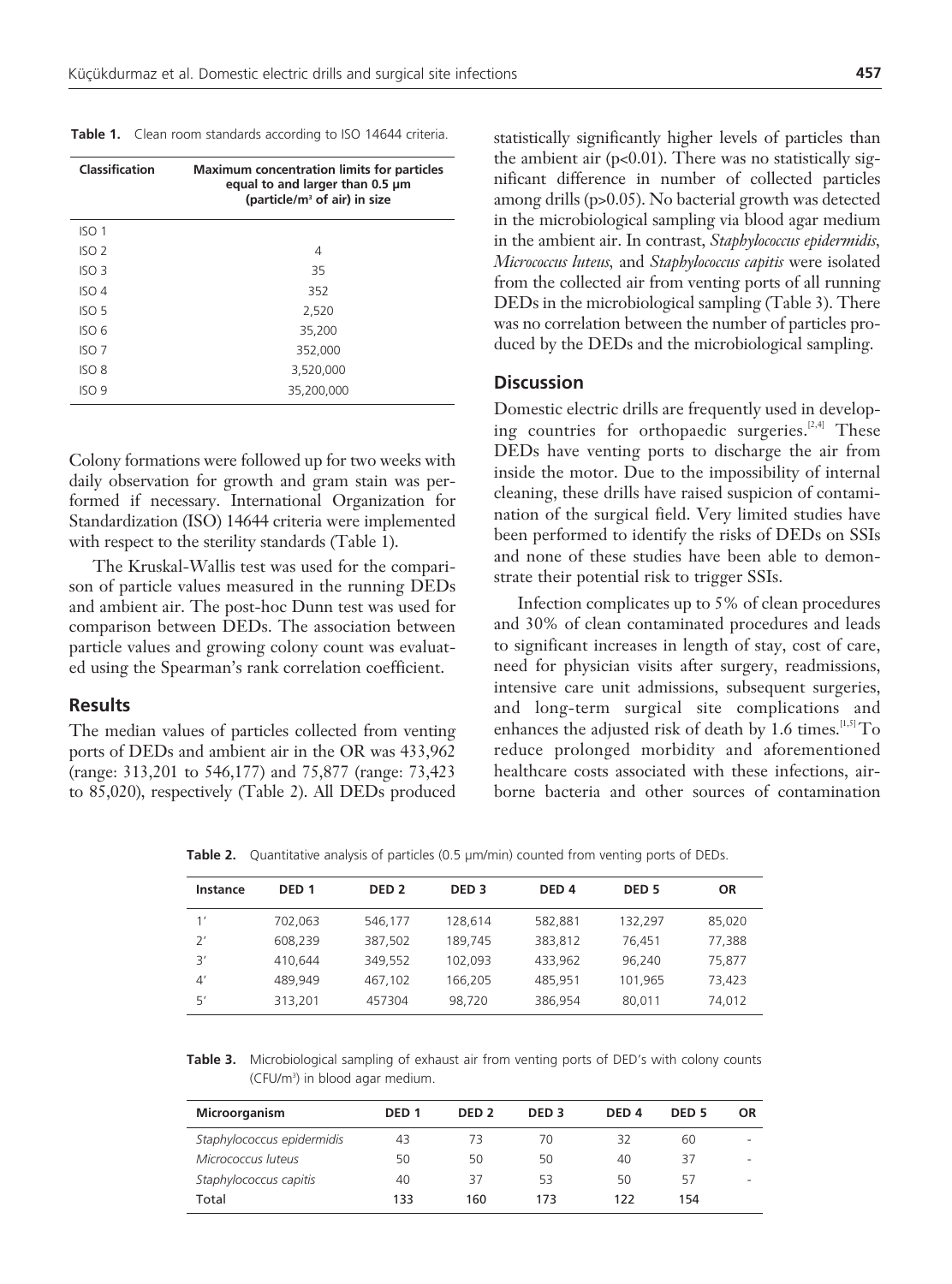must be reduced to the minimum.[6] It is estimated that 40 to 60% of SSIs are preventable.[1]

Contamination of ambient air in the OR is thought to be a risk factor for infections of the surgical site in clean surgery.[7] Few countries have set bacterial threshold limits for conventionally ventilated ORs and there is no international consensus on the methods, types of sampling and tolerable limits of bioburden in ORs. The main parameters associated with environmental biocontamination in ORs are discussed with a special emphasis on air quality and its control. Assessment of air quality in the OR can be performed routinely by microbiological sampling and particle counting.<sup>[6,7]</sup> For this reason, we performed not only microbiological sampling of DEDs but also particle counting from the exhaust air.

Infection depends on several factors, such as microbial contamination at the surgical field, amount of inoculated microorganisms, virulence of the pathogen, and the patient's general health and immunologic status.<sup>[3,8]</sup> It is assumed that higher bacterial counts in the air correlate with a higher risk for SSI. In the United Kingdom, the limit is 35  $\rm CFU/m^3$  (colony forming unit per cubic meter) for an empty OR and  $180\,\mathrm{CFU/m^3}$  for an average period of 5 minutes in an active one.  $[6]$ During our testing, there were no surgical activity, instruments or staff which are considered additional sources which increased bacterial counts. According to our measurements, although the ambient air in the OR did not contaminate the agar plates and the cultures were all negative, the bacterial counts in the samples obtained from DEDs were much higher than the acceptable limits.

The same microorganism species were detected in the cultures of exhaust air emanated from all DEDs with different amount of CFUs in the same OR. The origin of microorganisms is not possible to detect with the methods used in current studies. While in previous studies blood spills and skipped debris were addressed as the source of contaminated content, this was not proven. On the other hand, the rotor itself produces metal splinters and blows oil aerosols which may be another source of contaminated particles. While the DED is on, it takes the ambient air around its rotor and blows it out through the venting ports in order to cool the rotor. Mobilization of air to the operative field increases the rate of flow facing per unit area. This may increase the ambient air facing the sterile field in a certain time period, and may be enough to increase the amount of bacterial load. Sagi et al.<sup>[9]</sup> reported positive cultures in repeated experiments with two separate sterile drills when the exhaust air from the drill was

directed at agar plates, compatible with our study. However, there was no bacterial growth in the control agar plates left open in the ambient air for the same duration of time. The authors hypothesized that localized air currents generated by the high-speed exhaust resulted in deposition of bacteria onto the agar plates. However, further studies are needed to detect the origin of microorganisms colonized in the samples of exhaust air.

Goveia et al.<sup>[3]</sup> assessed the efficacy of sterilization procedures of ordinary drills and found that EtO was effective in eliminating inoculated microbial load inside DEDs. However, in contrast to their results, they pointed out that their study did not validate the use and re-use of DEDs in surgical procedures. Our results are not compatible with those of Goveia et al., as we found the microbiological load of DEDs to exceed acceptable limits. In their study, they intentionally inoculated *Bacillus atrophaeus* spores to DEDs. However, Staphylococci, in particular *Staphylococcus aureus,* are the predominant cause of bone infections worldwide.<sup>[10]</sup> *S. aureus* accounts for 37 to 67% of septic arthritis isolates in studies from different nations.[10,11] Additionally, *S. epidermidis* is the most common coagulase negative *Staphylococcus* species in many types of bone infections, including prosthetic joint infections and osteomyelitis.<sup>[11,12]</sup> Other species such as *S. capitis, S. hominis, S. simulans, S. caprae* and *S. lugdunensis* have all been reported as etiological agents for bone infections.<sup>[9,10]</sup> Implant-associated infections are typically caused by the two leading microorganisms, *S. aureus* and *S. epidermidis.*[9,12] In our study, *S. epidermidis, S. capitis* and *Micrococcus spp.*, important agents regarding orthopaedic SSIs, were colonized. Moreover, while Goviea et al. used new DEDs in their study, microbiological load may be cumulative inside these equipment. For this reason, we employed previously used DEDs in our study.

It is well-known that the use of ultra-clean air removed of particles has been shown to decrease infection rates significantly in orthopaedic implant surgery. Seal and Clark reported that particles are significantly correlated with microbiological contamination during surgery performed in an ultra-clean theatre.<sup>[13]</sup> In our study, all the DEDs produced a large amount of particles much higher than the acceptable limit. Some studies have found no association with an increase in air microbiological counts and high particle counts.[7] The clinical significance of an increase in such air particle counts is therefore likely to be minimal. The lack of this correlation was attributed to the non-contaminated origin of the particles.<sup>[7]</sup> However, the particles from DED